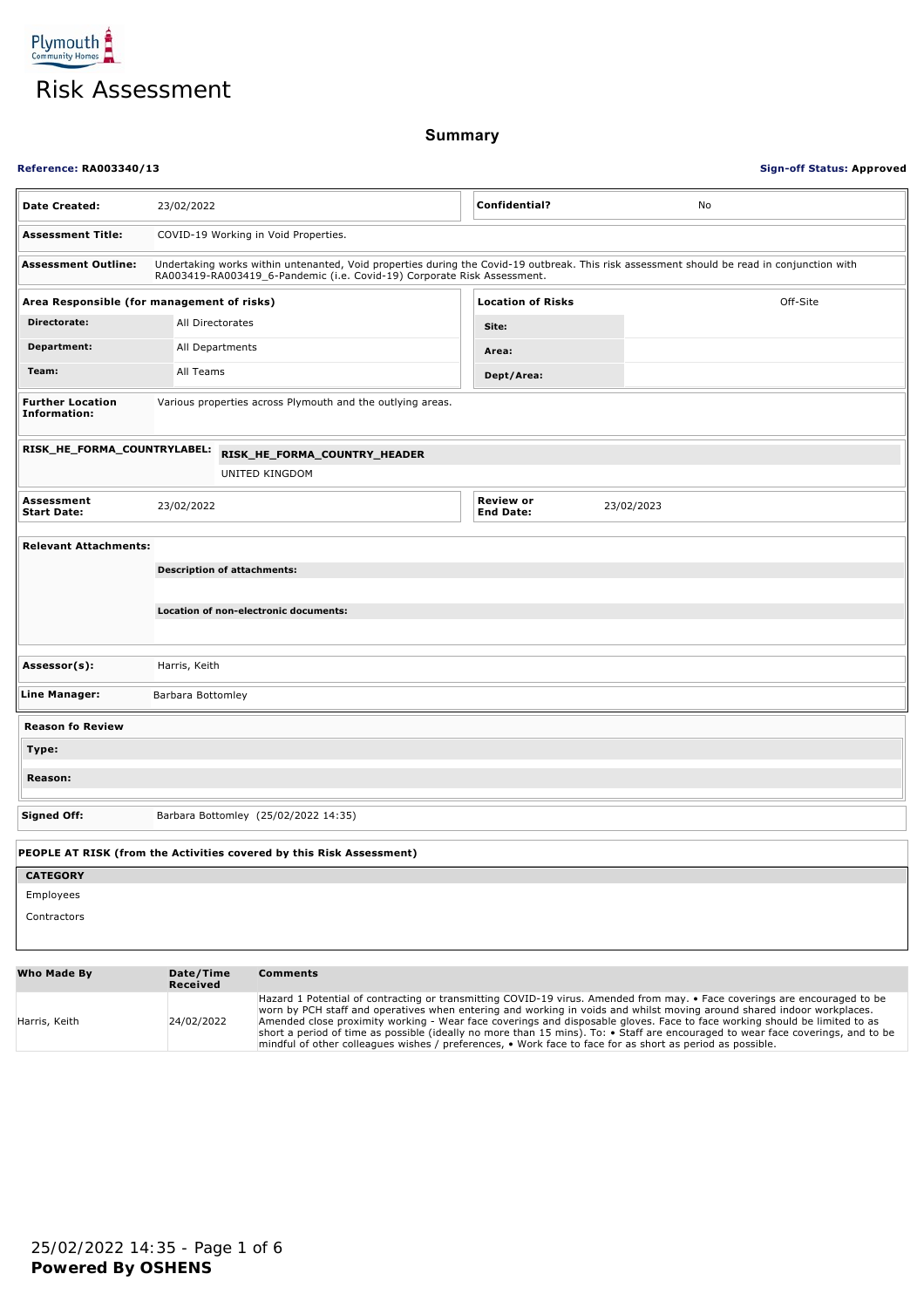

| 1. Working in Void properties during the COVID-19 outbreak                                                                                                                                                                                                                                                    |  |  |
|---------------------------------------------------------------------------------------------------------------------------------------------------------------------------------------------------------------------------------------------------------------------------------------------------------------|--|--|
| Undertaking works in untenanted, Void properties during the Covid-19 outbreak. In accordance with CVPR008-Void Properties process flow.                                                                                                                                                                       |  |  |
| If the property needs a Void clearance, the Void clearance will be undertaken by the Rangers                                                                                                                                                                                                                  |  |  |
| If the property is deemed unhygienic or in a state of disrepair, a Pre-Clean or Covid Clean will be determined (by the Key Handover Officer).<br>Cleaning is undertaken using the Biocidal products (Floorit, /Cleanit, Freshnit and Cif), in accordance with the guidance on suitable cleaning<br>practices. |  |  |
| Standard Covid-19 control measures "hands, face, space and fresh air" apply.                                                                                                                                                                                                                                  |  |  |
| Operatives can enter to undertake works.                                                                                                                                                                                                                                                                      |  |  |
| Prior to starting work Trades must clean their working area using cleaning products provided, before commencing work.                                                                                                                                                                                         |  |  |
|                                                                                                                                                                                                                                                                                                               |  |  |

## **Hazard 1. Potential of contracting or transmitting COVID-19 virus**

| Operatives contracting or      | <b>Existing Control Measures</b>                                                                                                                                                                                                            |                                 |
|--------------------------------|---------------------------------------------------------------------------------------------------------------------------------------------------------------------------------------------------------------------------------------------|---------------------------------|
| transmitting COVID-19.         | Maintain high personal hygiene standards.                                                                                                                                                                                                   | With Existing Controls:         |
|                                | Hand washing to be completed regularly using the<br>provided hand washing kits or facilities in the property                                                                                                                                | <b>Medium</b>                   |
|                                | if they are hygienically safe to do so. Operatives<br>should sanitise their hands when leaving their<br>allocated working area (room) and when re-entering<br>their allocated working area (room).                                          | <b>Further Control Measures</b> |
|                                | Wash hands with soap and water for at least 20<br>seconds or use a hand sanitiser when you get home<br>or into work, entering or leaving residents homes,<br>when you blow your nose, sneeze or cough, eat,<br>handle food, drink or smoke. |                                 |
|                                | Operatives are to use the provided cleaning products<br>to clean down their allocated work area before<br>commencing work and before leaving the premises,<br>when using the the toilet and kitchen facilities after<br>each and every use. |                                 |
| 25/02/2022 14:35 - Page 2 of 6 |                                                                                                                                                                                                                                             |                                 |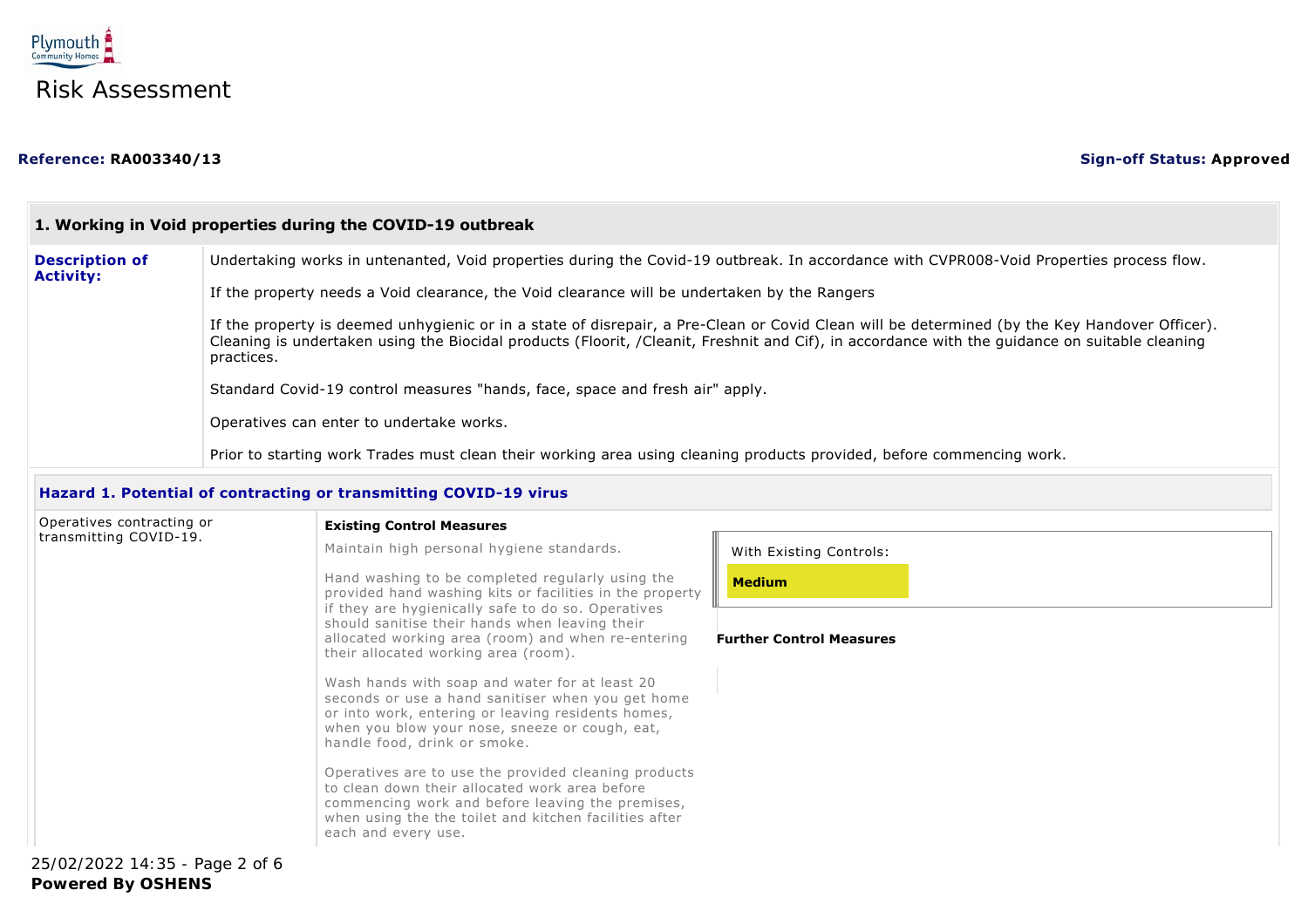

Operatives to be aware of 'high touch point' areas, such as intercoms, door handles, lift buttons, handrails and, should they be required, key safes etc.

Operatives to wipe down high touch point areas, and any other surfaces they may have made contact with before leaving the premises.

Avoid touching your eyes, nose, and mouth with unwashed hands.

Cover your cough or sneeze with a tissue, then throw the tissue in a bin and wash your hands, if no tissue available cough into the crook of your elbow.

#### PPE

Face coverings are encouraged to be worn by PCH staff and operatives when entering and working in voids and whilst moving around shared indoor workplaces

On occasions where two or more people are working together, adopt the following measures:

- Work side by side or facing away from each other - Staff are encouraged to wear face coverings, and to be mindful of other colleagues wishes / preferences, - Wear disposable gloves

- Work for as short as period as possible.

Where Operatives are alone in the room, face coverings can be removed.

Work wear must be clean.

Wear appropriate PPE for the tasks.

Where gloves are required, select gloves appropriate for the task, or as a minimum wear disposable nitrile/latex or other water resistant gloves. Used disposable gloves can be disposed of as general waste.

Distancing-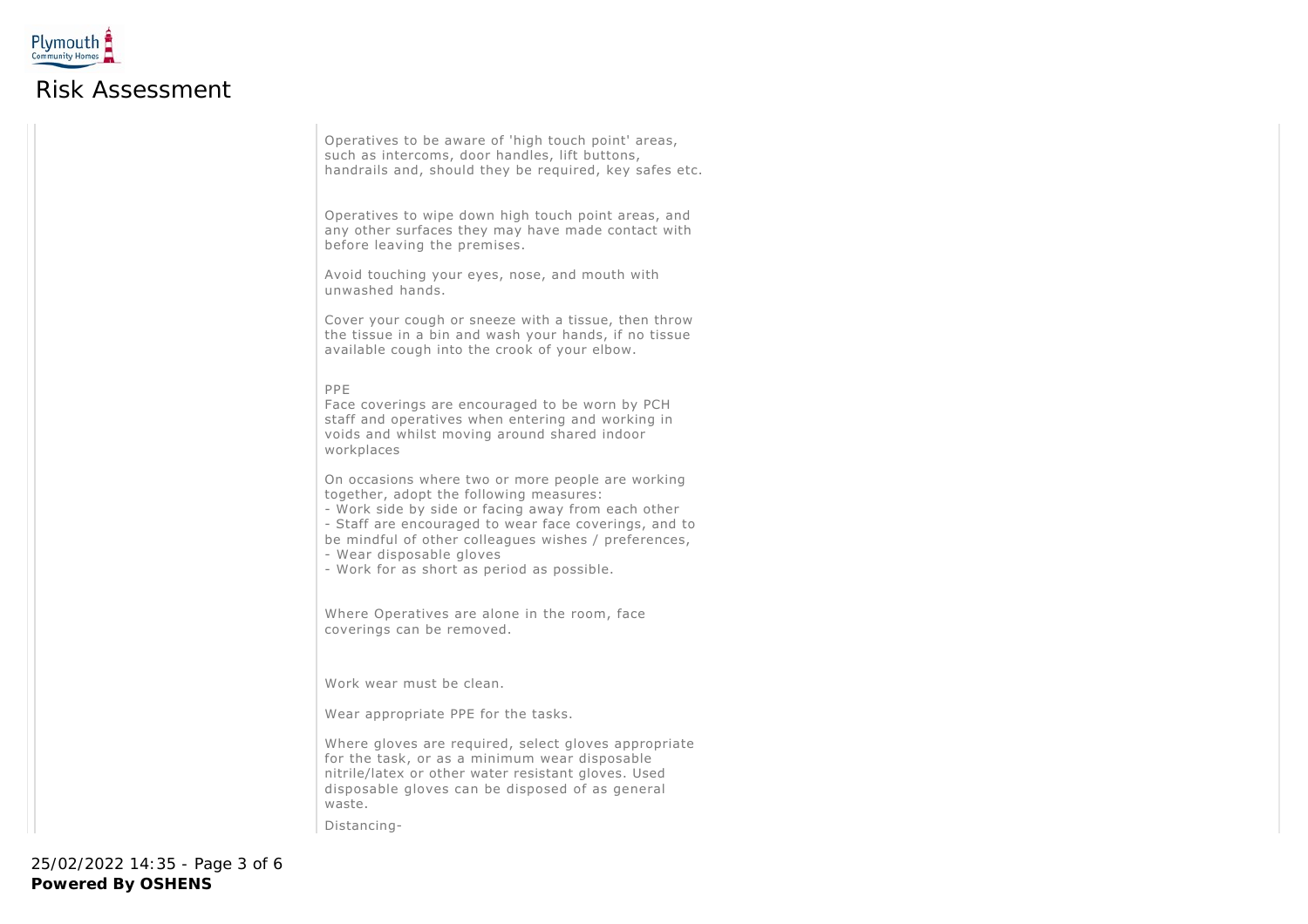

Maintain a distance from other staff members, tenants and members of the public wherever possible, including while arriving at and departing from work, while in work, and when travelling between sites.

If at any time the employees' safety may be considered as being compromised, by the behaviour of others, employees should (assuming no greater risk is created by doing so) withdraw from the area.

Signage may be displayed outside the property to remind personnel of to keep their distance. Yellow "Operative at work" signs may be deployed outside of each allocated work area(room) to act as a warning and provide a form of physical barrier to access.

Should you be approached by a tenant or member of the public, move away and politely ask them to maintain their distance should you need to. Hi-Vis vests with the distancing message on the back can also be utilised.

Where possible, do not share lifts with tenants or members of the public.

Do not eat or drink in Void properties that are not clean, and maintain distancing when taking breaks. Where possible, take breaks outside.

Where possible ensure premises are well ventilated, e.g. by leaving windows and internal doors open, by mechanical ventilation using fans and ducts, or through a combination of both.

Emergency Procedures-

If an Operative falls ill or displays symptoms of the pandemic, they should avoid touching any surfaces, inform their line manager, return home and selfisolate following government guidelines.

People at higher-risk of infection from the pandemic, including Clinically Extremely Vulnerable people follow the same guidance as everyone else (unless specific government guidance is issued) and the control measures in this risk assessment (such as good hygiene, cleaning and ventilation) are strictly applied.

**Powered By OSHENS** 25/02/2022 14:35 - Page 4 of 6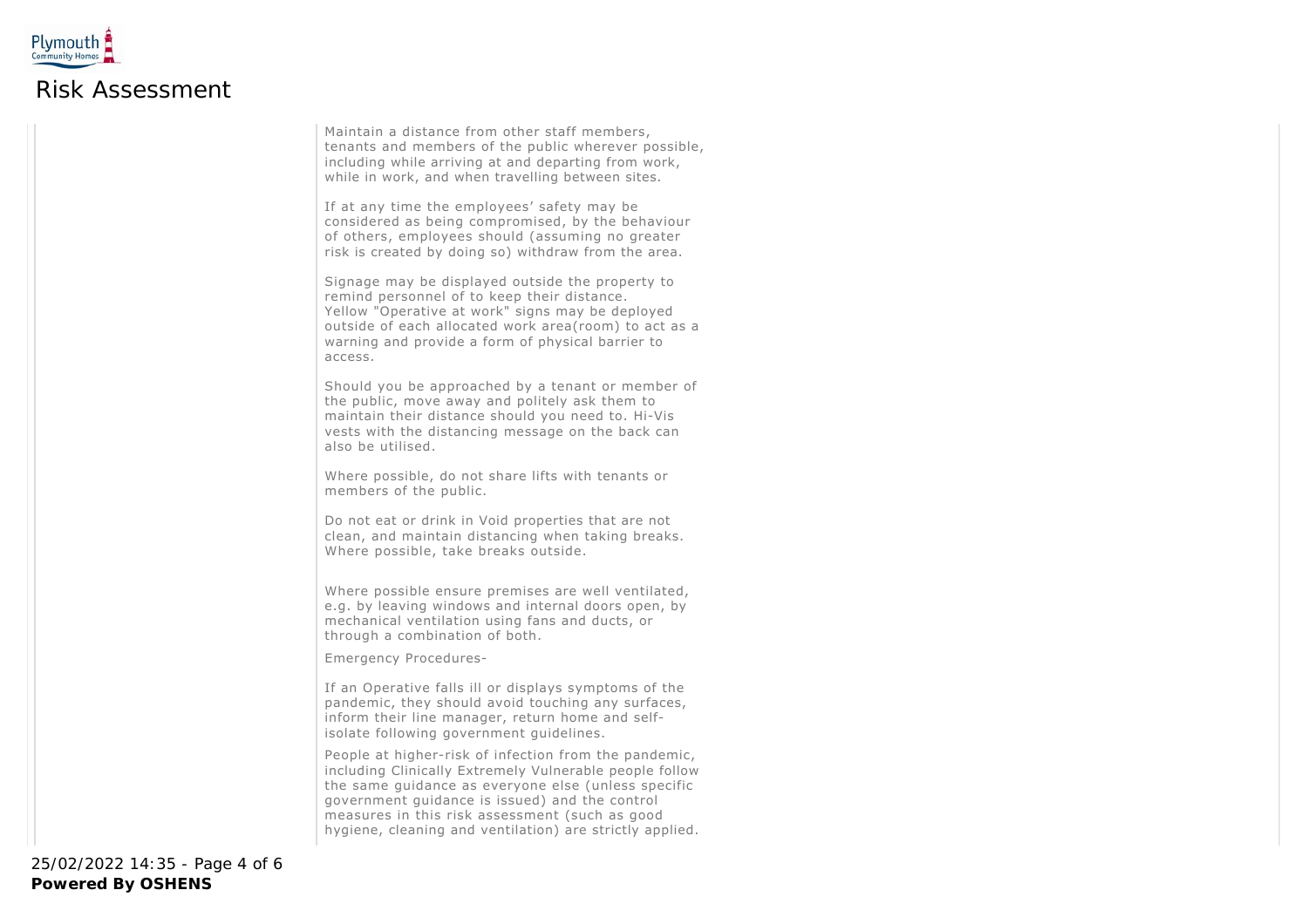

# Risk Assessment

| Deliveries to site-                                                                                                                                    |
|--------------------------------------------------------------------------------------------------------------------------------------------------------|
| Give consideration to methods to reduce frequency of<br>deliveries, for example by ordering larger quantities<br>less often, or increasing Van stocks. |
| Where possible and safe to do so, have single<br>workers load or unload vehicles.                                                                      |
| If loads are unmanageable for one person, Where<br>possible, use the same pairs of people for unloading.                                               |
| Consider asking drivers to stay in their vehicles where<br>this does not compromise their safety and existing<br>safe working practices.               |
|                                                                                                                                                        |

### **Hazard 2. Face-to-Face Viewings during Void period**

| Exposure to and contraction<br><b>Existing Control Measures</b><br>of Covid-19 Coronavirus |  |                                                                                                                                                                                                                                             |                                 |
|--------------------------------------------------------------------------------------------|--|---------------------------------------------------------------------------------------------------------------------------------------------------------------------------------------------------------------------------------------------|---------------------------------|
|                                                                                            |  | Face-to-face viewings, during the void period (i.e.<br>after clearance and cleaning but prior to Ready to Let)<br>may be undertaken where there is a need to check for $\ \ $ Low<br>suitability for adaptations or where applicants do not | With Existing Controls:         |
|                                                                                            |  | have internet access, to determine property suitability.<br>The Voids team must be consulted, to ensure there is<br>a suitable time for the applicants to view and the the<br>property is safe and accessible for the proposed<br>tenant.   | <b>Further Control Measures</b> |
|                                                                                            |  | All Covid-19 control measures, i.e. hand<br>washing/sanitising, ventilation etc. identified above<br>and in work instruction CVPR002 must be adhered to.                                                                                    |                                 |